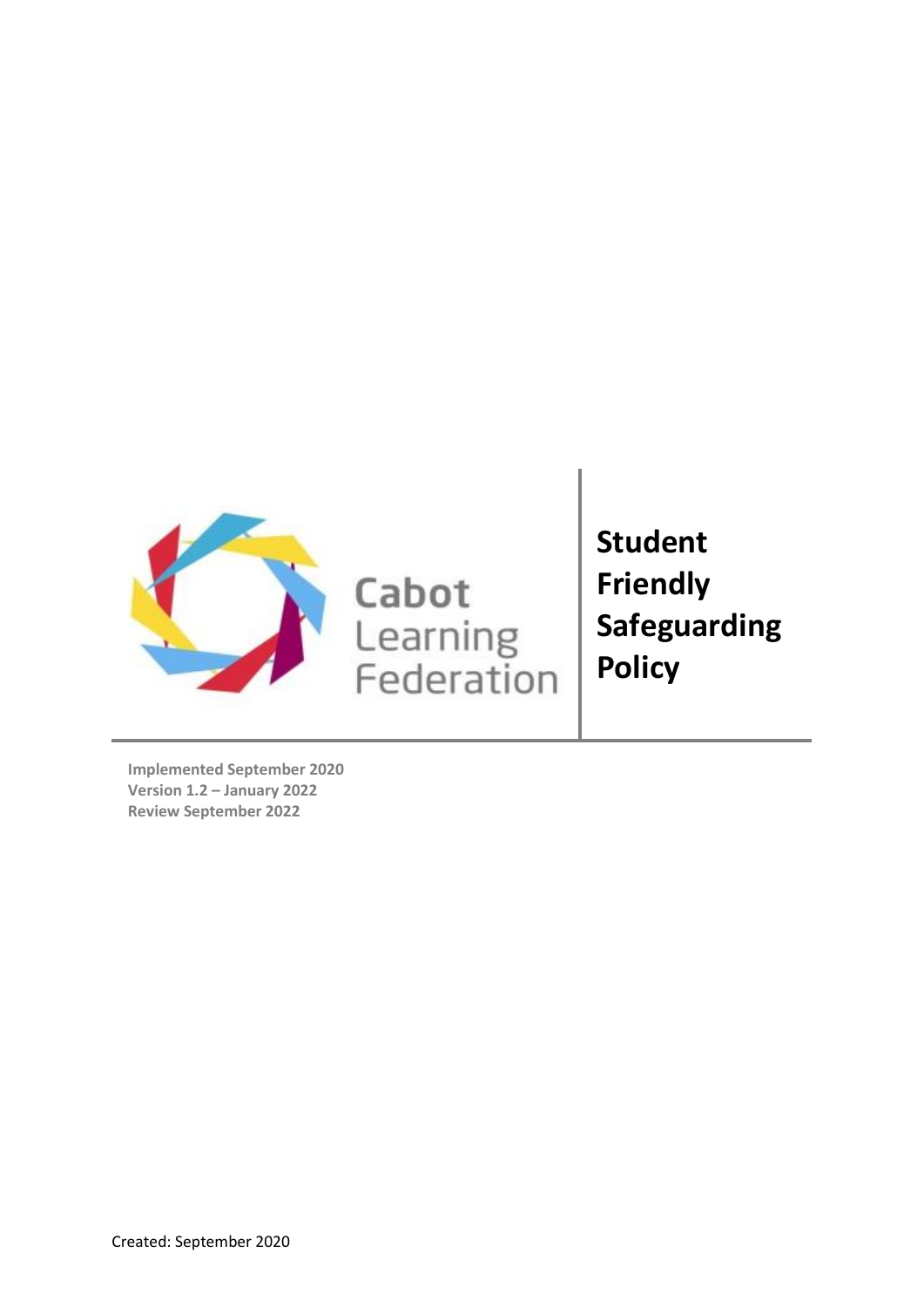### **History of most recent Policy changes**

| <b>Date</b>               | Page                   | <b>Change</b>                        | Origin of Change e.g. TU<br>request, Change in legislation                         |
|---------------------------|------------------------|--------------------------------------|------------------------------------------------------------------------------------|
| Date                      | E.g. Whole<br>Document | Detail of change                     | Reason for change                                                                  |
| September 2020            | Whole<br>document      | Implementation                       |                                                                                    |
| April<br>2021             | Whole<br>document      | Review                               | New members of staff names                                                         |
| September/October<br>2021 | Whole<br>Document      | Review                               | Updated to reflect changes to<br>Keeping Children Safe In<br><b>Education 2021</b> |
| January 2022              | Whole<br>Document      | Review - Various updated<br>guidance | Policy review in line with<br><b>BMA Safeguarding policy</b>                       |
|                           |                        |                                      |                                                                                    |
|                           |                        |                                      |                                                                                    |
|                           |                        |                                      |                                                                                    |
|                           |                        |                                      |                                                                                    |
|                           |                        |                                      |                                                                                    |

# **Keeping** *you* **safe in school**

Bristol Metropolitan Academy (Bristol Met) is **our** academy and we want it to be a safe place. Staff at Bristol Met will do everything they can to make sure you are protected and happy. To help them do this they have lots of rules to follow. This policy is to help you understand what Safeguarding means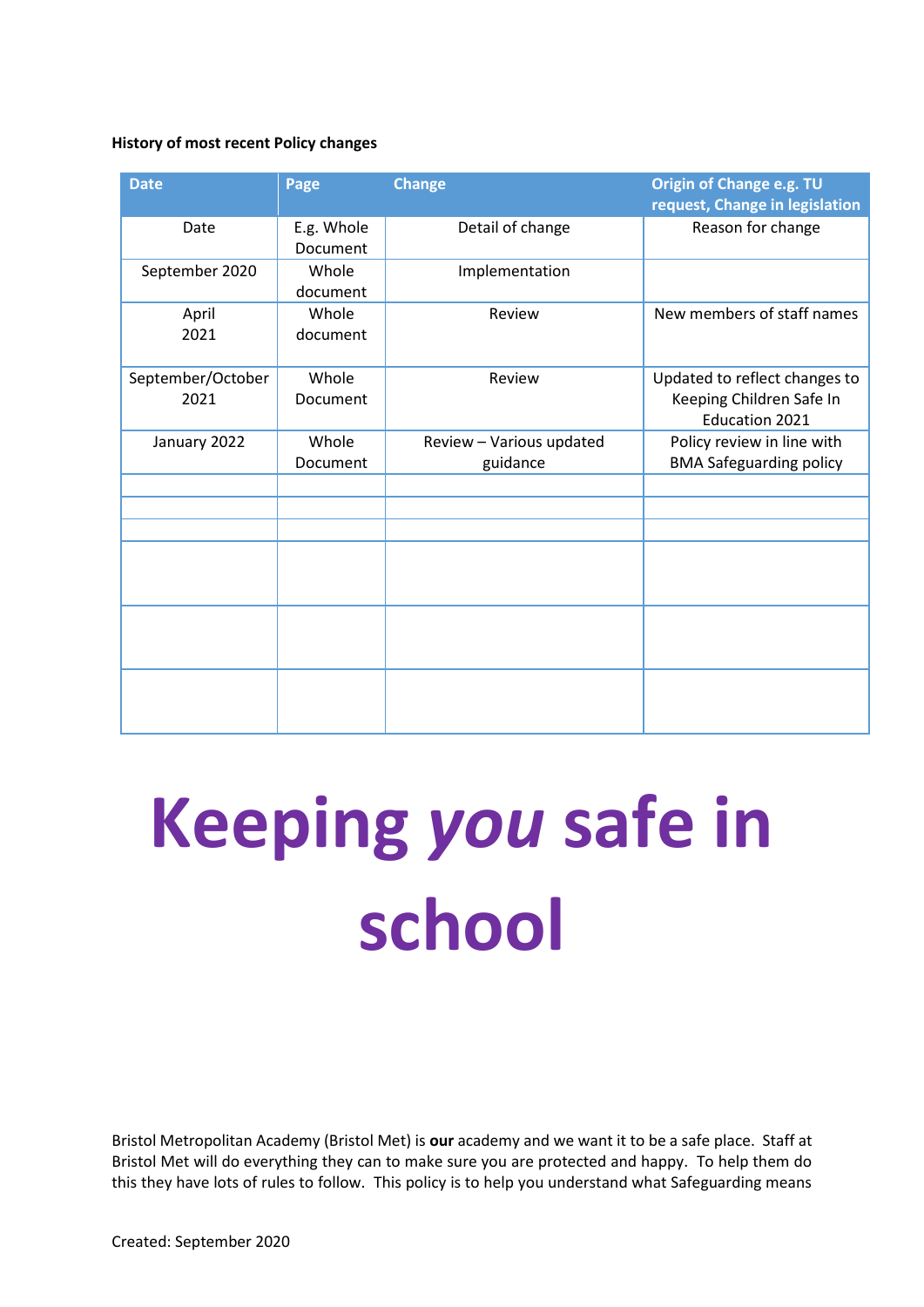to you and to help you decide what might be a 'problem' and when you may need to talk to somebody.

# **Staff in the academy know that Safeguarding means they should:**

- Protect you from harm
- Make sure nothing stops you from developing properly or being healthy
- Make sure you are safely looked after
- Make sure you have the best life chances and can grow up happy and be successful

# **Staff agree to make sure they look after you, they will:**

- Make the academy a friendly, welcoming and supportive place to spend time in somewhere you want to be
- Be there for you to talk to if you need to and make sure you know who to ask for help
- Give you messages in your lessons, PSHE, assemblies and safety days to help you learn how to look after yourself both online and in the real world
- Have all the right policies in place to help look after you. They will follow these all the time
- Use filtering and monitoring systems on our school devices to ensure that you are safe online even when you are using them at home.

# **What Will We Do**

At Bristol Metropolitan Academy we will help you in the following ways:

- We will do our best to spot if there is a problem. All of the staff in the academy have received safeguarding training to help us with this
- We will work with other people (including the people at home) to help protect you and solve any problems you may have
- We will listen to you if you want to talk to us and need our help. We will always take you seriously
- We will support and encourage you and will respect your wishes and views

It is the belief of Cabot Learning Federation that every pupil should feel safe and protected from any form of abuse which, in this police means;

- Any kind of physical, sexual emotional abuse
- Domestic violence
- Sexual exploitation
- Female genital mutilation
- Radicalisation into violent extremism
- Neglect
- Discrimination
- Financial abuse
- Institutional abuse

# **Definition of Safeguarding**

Safeguarding is defined in Keeping Children Safe In Education (Guidance all schools and colleges should follow) as:

- Protecting children from maltreatment
- Preventing impairment of children's mental and physical health or development
- Ensuring that children grow up in circumstances consistent with the provision of safe and effective care; and
- Taking action to enable all children to have the best outcomes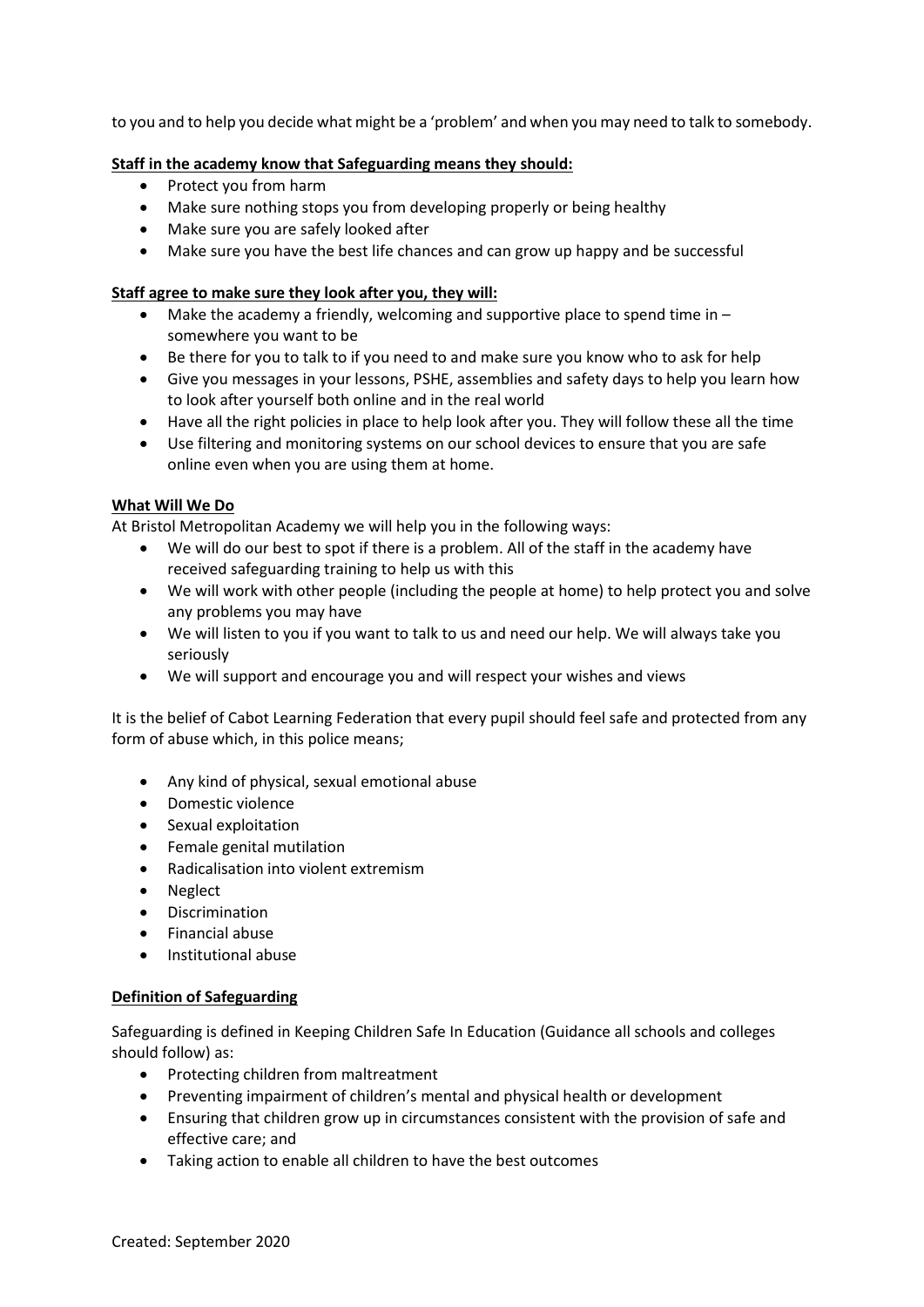At Bristol Metropolitan Academy you can talk to any member of staff, but you should know that there are a number of staff who are responsible for making sure you are safe and well cared for, People in the academy who can help you:



- Mr Bridgeman Vice Principal / Strategic Safeguarding Lead
- Mrs Mapstone Designated Safeguarding Lead
- Miss L Hooper Deputy Designated Safeguarding Lead / Online Safety Lead
- Mr Hoggett Head of House (Enterprise)
- Ms Wilshire Head of House (Communication)
- Miss N Hooper Head of House (Performance)
- Mrs Whitcliffe Head of House (Discovery)
- PC Myles Connor School Beat officer

# **In and Out of the Academy**

All of the staff at Bristol Metropolitan Academy will do their best to make sure the building is safe for you to learn in and spend time in. We will make sure that we know who everyone is in the academy by asking visitors to sign in at Main Reception. You will always know who a visitor to the academy is because they will have signed in at reception and will display the printed badge they receive.

Visitors who we have checked in advance will wear a green visitor lanyard. These visitors are allowed to work with you 1:1 and are allowed to move around the building unaccompanied.

People that we do not know will never be allowed to spend time with you on your own and will not be allowed to walk around the academy without a member of staff (these visitors wear a red cross on their ID Stickers). If you see someone with a red cross not in company with a member of staff you should let a member of staff know immediately. Wearing a red sticker does **not** mean they are dangerous (we wouldn't let them in if that was the case), it just means we haven't been able to complete our usual checks before their visit.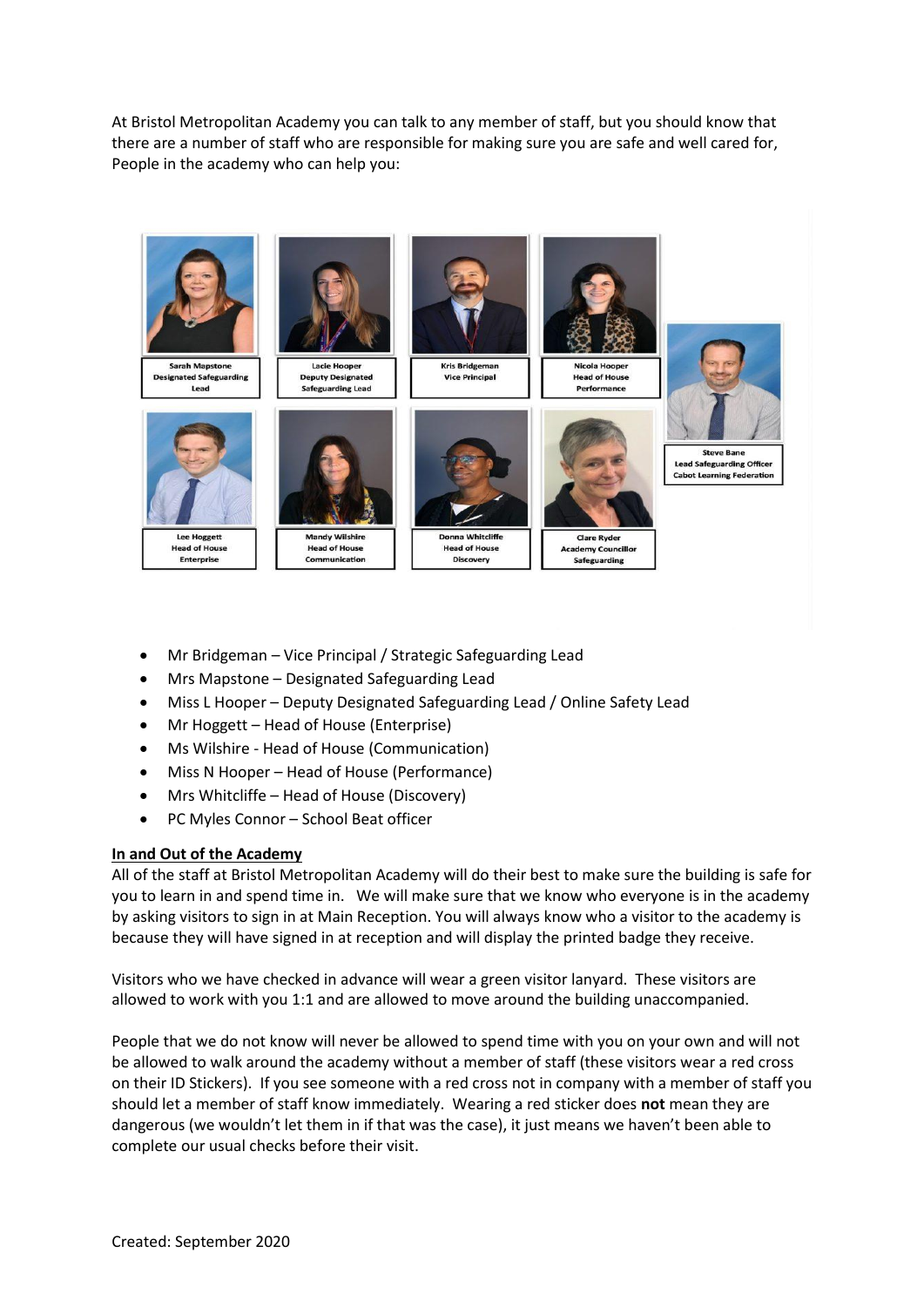Any staff employed by the academy will have undertaken checks to ensure they are safe to work with children.

The building, outside areas and fields will be as safe as they can be for you so that you don't hurt yourself, although accidents can happen if you are not careful!

Staff will look after you if the fire alarm goes off and you should know what to do and where to go. Likewise, staff will look after you should a lockdown be needed. You must follow instructions from staff immediately in these critical situations.

When you leave the academy to go on a trip somewhere, the staff will make sure they can keep you safe wherever you are going.

#### **Abuse – what is it?**

When someone hurts you it can be called abuse.

*This is when someone does something to you that is harmful, unpleasant or painful like:*

- If someone deliberately hits you, hurts you, injures you or humiliates you in different ways
- If someone says or does something that makes you feel bad about yourself or hurts your feelings which makes you feel scared, sad, upset or frightened

• If someone shouts, threatens, hits or hurts someone you love whilst you are around which makes you scared, unhappy or worried

• If someone doesn't take proper care of you so you feel abandoned, lonely or neglected. You might not be able to eat or wash regularly, or you might not be able to come to the academy every day or on time

• If someone touches you in a way that you don't like for example touching your private parts.

• If someone makes you look at things which make you feel ashamed, embarrassed, uncomfortable or guilty. They may ask you to keep it a secret or give you presents.

#### **It is important that you know…**

- It is never your fault if someone is hurting or abusing you
- There is always someone who can help you

• If someone is hurting you, they might also be hurting someone else so it is important that you tell someone to make it stop

• Every child should enjoy their right to a happy and safe childhood

#### **DO NOT BE SCARED TO TELL SOMEONE STRAIGHT AWAY - WE WILL ALWAYS LISTEN**